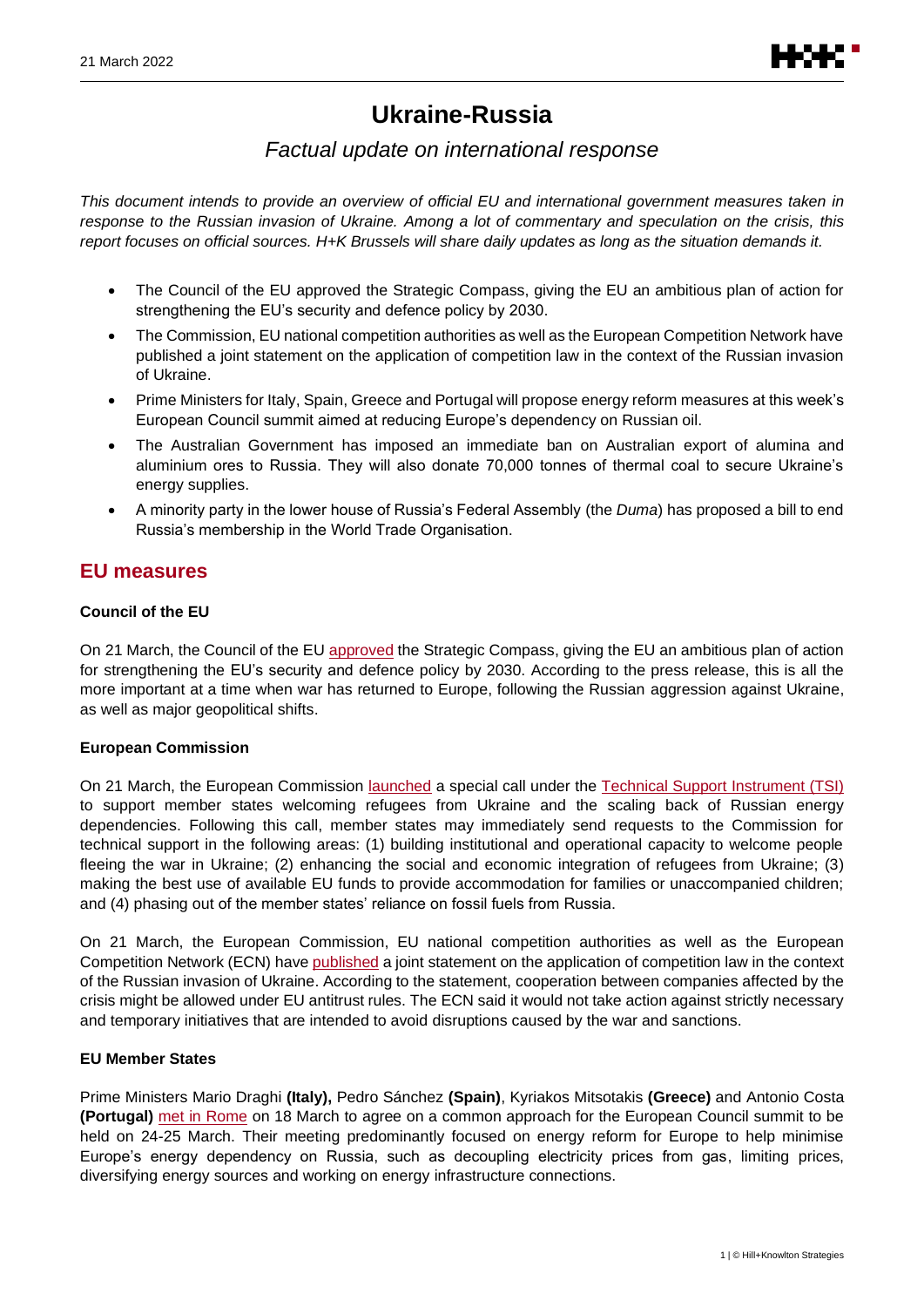

**Bulgaria** declared ten Russian diplomats as persona non grata on 18 March. Bulgaria claimed their activities to be inco[mpatible wit](https://www.mfa.bg/bg/news/33331)h the Vienna Convention but did not elaborate further.

**France** ha[s frozen](https://www.tf1info.fr/replay-lci/video-le-grand-jury-du-20-mars-2022-2214110.html) EUR 22 billion worth of Russian Central Bank assents according to French Economy Minister Bruno Le Maire. The French government has also seized property totalling half a billion euro from Russian individuals, including two yachts.

# **International measures**

#### **United Kingdom**

In a phone call with Ukrainian President Volodymyr Zelenskyy on 18 March and 20 March, UK Prime Minister Boris Johnson [stated](https://www.gov.uk/government/news/pm-call-with-president-zelenskyy-of-ukraine-18-march-2022) he will continue to exert pressure at all levels to oppose Putin and confirmed additional defensive aid. Both President Zelenskyy and Prime Minister Johnson agreed to step up their direct communication even further in the days to come.

On 19 March the UK Department of Health and Social Care and UK National Health Service [donated](https://www.gov.uk/government/news/uk-donates-two-million-medical-items-to-ukraine) 2 million medical items to Ukraine. These items include vital medicines, wound packs, intensive care equipment and pain relief. This action is part of a wider humanitarian response such as the £200 million life-saving humanitarian aid.

#### **United States**

On 18 March US Secretary of State Antony Blinken [called](https://www.state.gov/secretary-blinkens-call-with-ukrainian-foreign-minister-kuleba-18/) the Ukrainian Foreign Minister Dmytro Kuleba. Blinken reaffirmed the United States' steadfast commitment to Ukraine's sovereignty and territorial integrity. He also [reiterated](https://www.state.gov/secretary-antony-j-blinken-roundtable-with-journalists/) support to Ukraine through security, humanitarian, and economic assistance in the light of the \$800 million package announced on 16 March.

#### **Australia**

On 20 March, the Australian Government [announced](https://www.pm.gov.au/media/additional-support-ukraine) it will expand its support to Ukraine and impose further sanctions on Russia. Prime Minister Scott Morrison and Minister of Defence Peter Dutton have developed an additional \$21 million military assistance package that will bring the total Australian military assistance up to \$91 million. Additionally, the Government decided to upscale the emergency humanitarian assistance with another \$30 million and to contribute \$10 million to the World Food Programme.

The Australian government has also [imposed](https://www.pm.gov.au/media/additional-support-ukraine) an immediate ban on Australian exports of alumina and aluminium ores to Russia. This will have a significant impact on Russia, which depends on Australia for nearly 20% of its alumina. Australia will also donate 70,000 tonnes of thermal coal to secure Ukraine's energy supplies. To help Ukrainians forced to flee, they will make available a temporary humanitarian visa, which will be valid for three years and allow people to work, study and access Medicare.

## **China**

The Chinese government [has decided](https://www.fmprc.gov.cn/mfa_eng/xwfw_665399/s2510_665401/202203/t20220321_10653815.html) to provide additional humanitarian assistance of 10 million yuan's worth of supplies to Ukraine. The Spokesperson stated that China will continue to play a constructive role in helping deescalate the situation in Ukraine and stands ready to contribute to overcoming the humanitarian crisis.

# **Russian retaliation measures**

Starting 18 March, all restrictions on movement within Russia and Belarus ar[e lifted.](http://government.ru/en/docs/44839/) The corresponding directive follows the agreements reached by Russian Prime Minister Mikhail Mishustin and Belarusian Prime Minister Roman Golovchenko who met in Moscow on 14 March. Personal trips from Russia to Belarus and back have been strictly regulated since 2020. Only trips for family visits, medical treatment and studies were permitted.

On 21 March, the Russian Ministry of Foreign Affair[s imposed](https://mid.ru/ru/foreign_policy/news/1805541/) retaliation sanctions against Japan for its unilateral restrictions towards Russia in light of the Ukraine crisis. Under the current measures being taken, Russia decided to: (1) stop visa-free travel for Japanese citizens; (2) withdraw from any dialogue with Japan on the establishment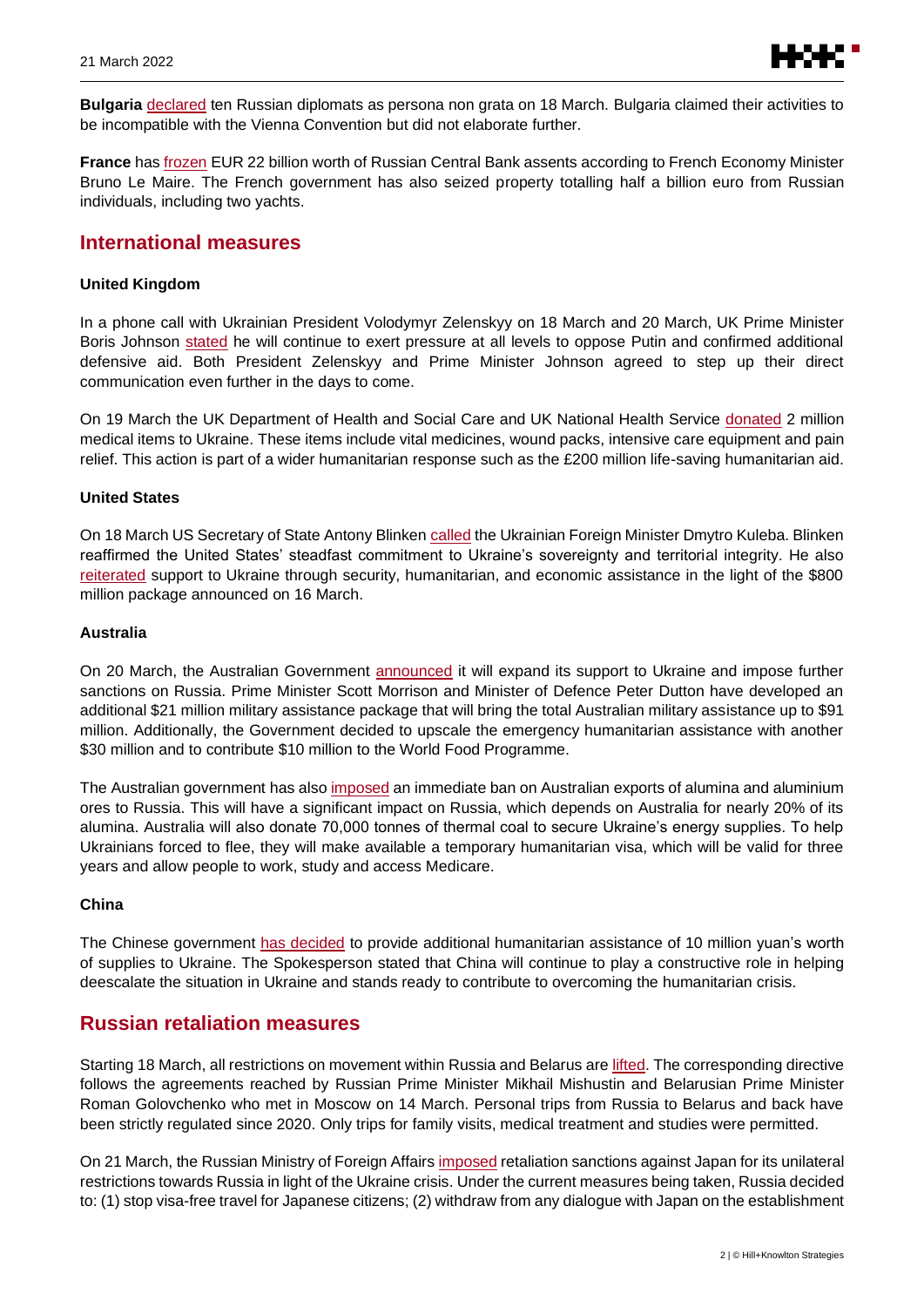

of joint economic activities in the southern Kuril Islands; and (3) block the extension of Japan's status as a partner of the Black Sea Economic Cooperation Organization.

On 21 March, a Russian court has banned Facebook and Instagram in the country after finding parent-company Meta "extremist," Russian state-owned media outlet TASS [reported.](https://tass.com/economy/1425179) The decision is based on Meta's announcement that it would allow general calls for violence against the Russian forces invading Ukraine and against Russian President Vladimir Putin. The ban does not apply to Meta's WhatsApp messenger.

On 21 March, a bill to end Russia's membership in the World Trade Organisation – titled A Just Russia – For Truth – was [proposed](https://sozd.duma.gov.ru/bill/91393-8) by a minority party, Just Russia, in the lower house of the Russian Federal Assembly (the Duma). Just Russia party chairman Sergey Mironov [suggested](https://spravedlivo.ru/11925510) the bill was prompted by the West's punishment of Russia for carrying our its operation in Ukraine, and that "there has been no point in being in this organization for a long time".

# **Upcoming meetings**

**21 March** – Council (agenda can be found [here\)](https://www.consilium.europa.eu/en/meetings/fac/2022/03/21/)

- Exchange of views of the EU Ministers of Foreign Affairs on Russia's aggression against Ukraine and the humanitarian aspects. The Council will also discuss the Strategic Compass.
	- o Kick-off (9:30 local time, Brussels)
	- o End of meeting (TBC)
- This meeting will be followed by another Council meeting with the EU Ministers of Defence
- The Agriculture and Fisheries Council will meet and will be discussing the market situation in light of the conflict in Ukraine.
	- o The Commission non-paper on the subject can be found [here](https://data.consilium.europa.eu/doc/document/ST-7099-2022-INIT/en/pdf)
- **21-24 March** European Parliament (programme can be found [here\)](https://www.europarl.europa.eu/resources/library/media/20220318RES25815/20220318RES25815.pdf)
	- The European Parliament organises "The Ukrainian Solidarity Days" which includes several activities taking place in the Parliament at different levels demonstrating solidarity with Ukrainian partners.
		- o Kick-off (Monday 16:45 local time, Brussels)
		- o End (Thursday 15:30 local time, Brussels)
- 23 March European Parliament (agenda can be found [here\)](https://www.europarl.europa.eu/sedcms/documents/PRIORITY_INFO/504/SYN_PDOJ_March%20II_BRUb_EN.pdf)
	- MEPs will discuss in Plenary the need for an urgent EU action plan to ensure food security inside and outside the EU in light of the Russian invasion of Ukraine.
	- Parliament will also have a debate on the fight against oligarch structures, protection of EU funds from fraud and conflict of interests.
		- o Kick-off (15:00 local time, Brussels)
		- o End of meeting (23:00 local time, Brussels)
- 23 March European Parliament (agenda can be found [here\)](https://www.europarl.europa.eu/sedcms/documents/PRIORITY_INFO/504/SYN_PDOJ_March%20II_BRUb_EN.pdf)
	- In Plenary a joint European action for more affordable, secure and sustainable energy will be discussed as a result of the Commission strategy presented on 8 March. This strategy is designed to make Europe independent from Russian fossil fuels well before 2030, starting with gas.
		- o Kick-off (09:00 local time, Brussels)
		- o End of meeting (11:20 local time, Brussels)
- **24 March –** G7 (formal announcement TBC)
	- The G7 leaders will meet in Brussels to discuss the Russian invasion of Ukraine.
		- o Kick-off (TBC, Brussels)
		- o End of meeting (TBC, Brussels)
- **24 March** NATO (announcement can be found [here\)](https://www.nato.int/cps/en/natohq/news_193325.htm?selectedLocale=en&mode=pressrelease)
	- Extraordinary meeting with the NATO leaders, inclusive the visit of U.S. President Joseph Biden.
		- o Kick-off (TBC, Brussels)
		- o End of meeting (TBC)
		- o The public components of the meeting will be livestreamed [here](http://www.nato.int/)